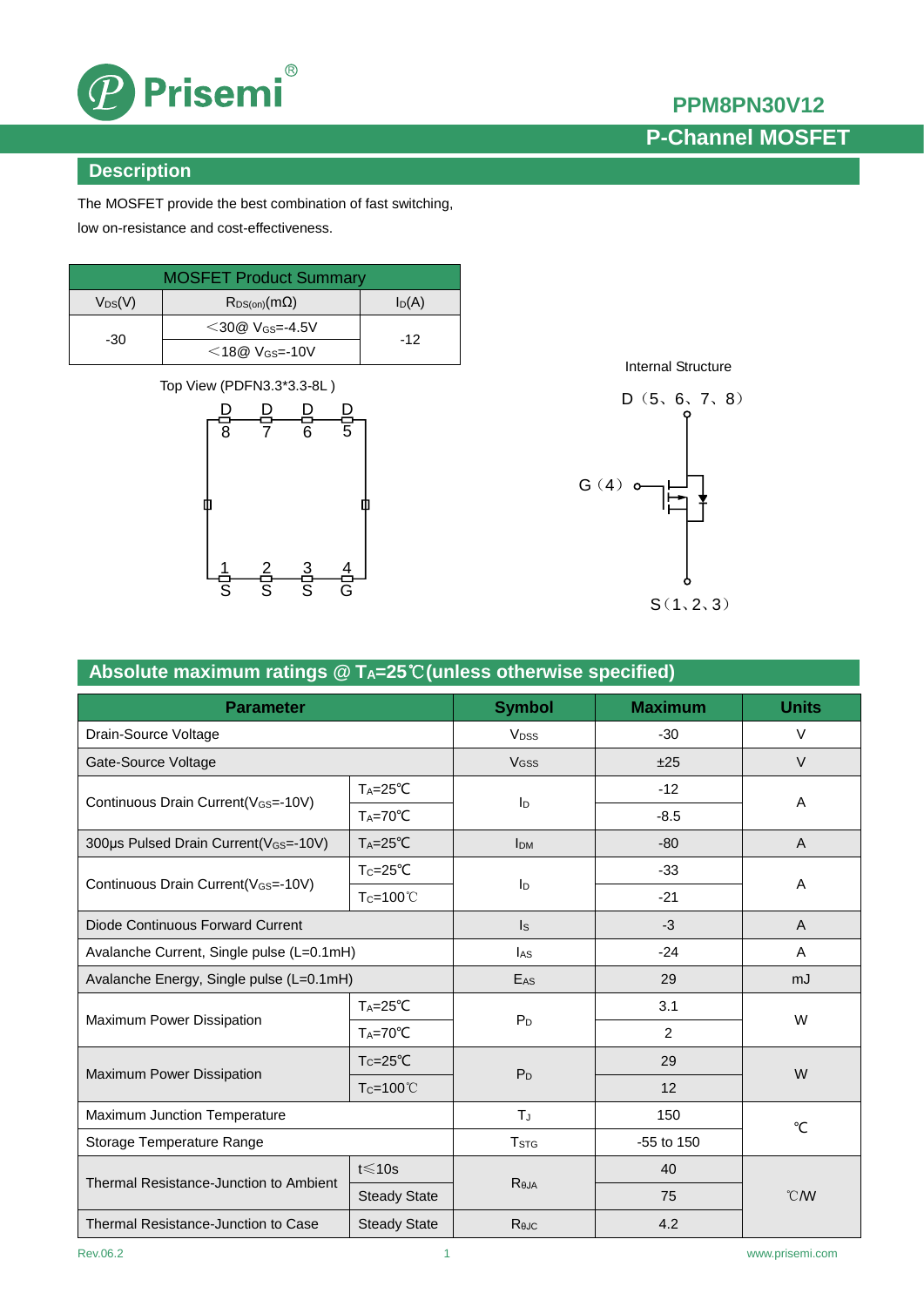## P-Channel MOSFET **PEDITS PEDITS PPM8PN30V12**

### **Electrical characteristics per line @25**℃**(unless otherwise specified)**

| <b>Parameter</b>                   | <b>Symbol</b>                      | <b>Conditions</b>                                                                                 | Min.                     | Typ.                     | Max.                     | <b>Units</b> |
|------------------------------------|------------------------------------|---------------------------------------------------------------------------------------------------|--------------------------|--------------------------|--------------------------|--------------|
| Drain-Source Breakdown Voltage     | <b>BV</b> <sub>DSS</sub>           | $I_{DS} = -250\mu A$ , $V_{GS} = 0V$                                                              | $-30$                    |                          |                          | $\vee$       |
| Zero Gate Voltage Drain Current    | <b>l</b> pss                       | $V_{DS} = -24V$ , $V_{GS} = 0V$                                                                   |                          |                          | $-1$                     | μA           |
|                                    |                                    | $T = 85^{\circ}$ C                                                                                | $\overline{\phantom{0}}$ | $\overline{\phantom{0}}$ | $-30$                    |              |
| Gate-Body Leakage Current          | Igss                               | V <sub>DS</sub> =0V, V <sub>GS</sub> =±20V                                                        |                          | $\blacksquare$           | ±100                     | nA           |
| Gate Threshold Voltage             | $V$ <sub>GS<math>(th)</math></sub> | V <sub>DS</sub> =V <sub>GS</sub> , I <sub>DS</sub> =-250µA                                        | $-1.5$                   | $-2$                     | $-2.5$                   | $\vee$       |
| Static Drain-Source On-Resistance  | R <sub>DS(ON)</sub>                | $V$ <sub>GS</sub> $=$ -10V, $I$ <sub>DS</sub> $=$ -11A                                            | $\blacksquare$           | 14                       | 18                       | $m\Omega$    |
|                                    |                                    | $V$ <sub>GS</sub> $=$ -4.5V, $I$ <sub>DS</sub> $=$ -4A                                            | $\blacksquare$           | 22                       | 30                       |              |
| Drain-Source Diode Forward Voltage | <b>V<sub>SD</sub></b>              | VGS=0V, ISD=-1A                                                                                   | $\overline{\phantom{0}}$ | $-0.7$                   | $-1$                     | $\vee$       |
| Reverse Recovery Time              | trr                                |                                                                                                   | $\blacksquare$           | 19                       | $\mathbf{r}$             | ns           |
| Reverse Recovery Charge            | $Q_{rr}$                           | $I_{SD} = -11A$ , disp/dt=100A/us                                                                 | ÷.                       | 10                       | $\mathbf{r}$             | nC           |
| <b>Total Gate Charge</b>           | $Q_g$                              |                                                                                                   |                          | 21                       |                          |              |
| Gate-Source Charge                 | $Q_{gs}$                           | $V_{GS} = -10$ , $V_{DS} = -15V$ ,<br>$\text{Ins} = -11A$                                         |                          | 2.6                      |                          | nC           |
| Gate-Drain Charge                  | $Q_{gd}$                           |                                                                                                   |                          | 6.2                      |                          |              |
| Input Capacitance                  | $C$ <sub>iss</sub>                 |                                                                                                   |                          | 1000                     | $\overline{\phantom{a}}$ |              |
| Output Capacitance                 | C <sub>oss</sub>                   | $V$ GS=0V, $V_{DS}$ =-15V,<br>$f = 1$ MHz                                                         | $\blacksquare$           | 210                      | $\blacksquare$           | pF           |
| Reverse Transfer Capacitance       | C <sub>rss</sub>                   |                                                                                                   | ÷.                       | 150                      | $\blacksquare$           |              |
| Turn-On Delay Time                 | $t_{d(on)}$                        |                                                                                                   | $\overline{\phantom{a}}$ | 8                        | $\overline{\phantom{0}}$ |              |
| Turn-Off Delay Time                | $t_{d(off)}$                       | V <sub>DD</sub> =-15V, V <sub>GEN</sub> =-10V,<br>$R_G=6\Omega$ , $R_L=15\Omega$ ,<br>$Ins = -1A$ |                          | 32                       | $\overline{\phantom{a}}$ | ns           |
| Turn-On Rise Time                  | $t_{r}$                            |                                                                                                   | $\overline{\phantom{0}}$ | 12                       | $\overline{\phantom{0}}$ |              |
| <b>Turn-On Fall Time</b>           | $t_{\rm f}$                        |                                                                                                   |                          | 16                       |                          |              |
| <b>Gate Resistance</b>             | R <sub>g</sub>                     | VGS=0V, VDS=0V, f=1MHz                                                                            |                          | 3                        |                          | Ω            |

### **Typical Characteristics**



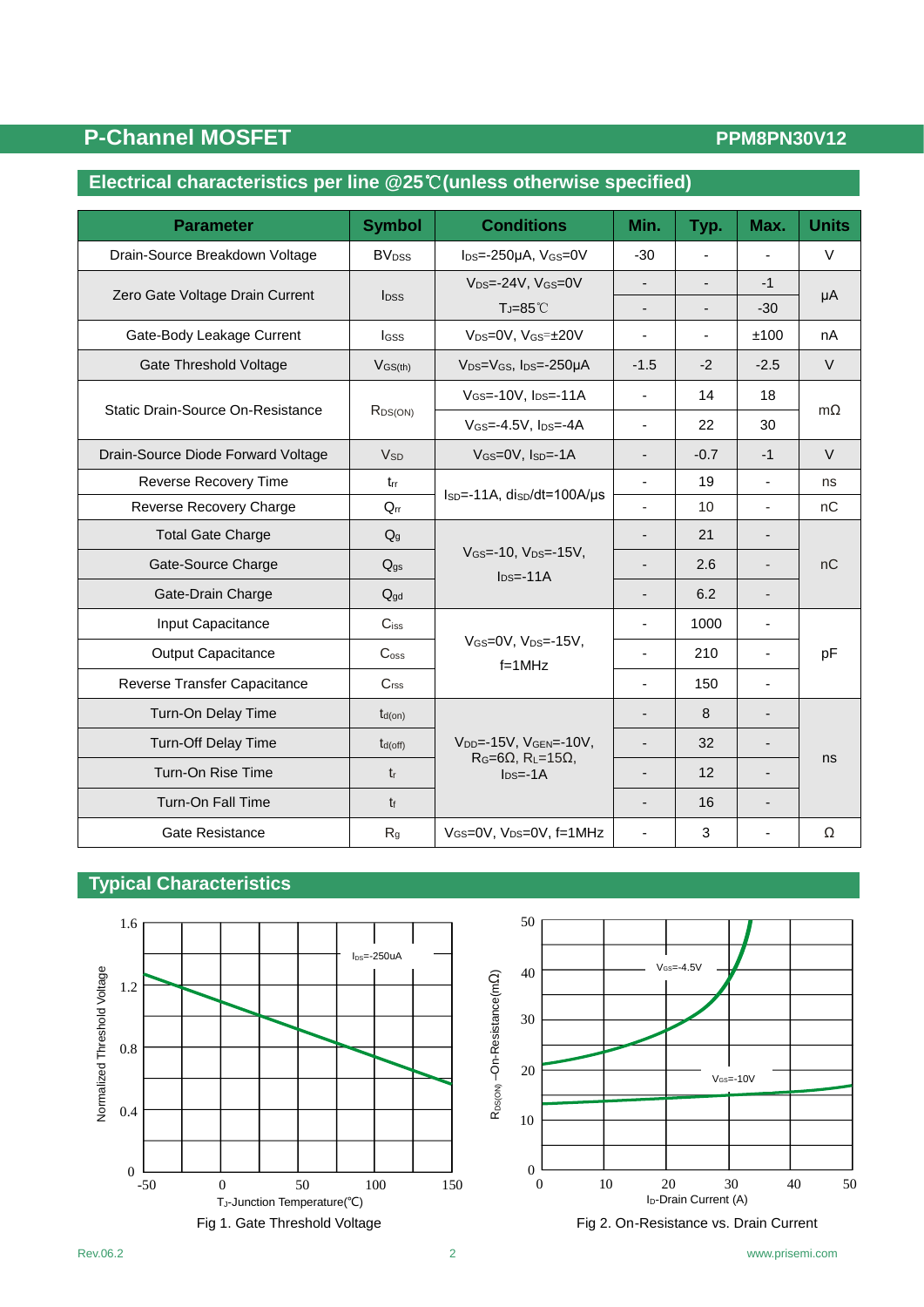### **P-Channel MOSFET P-Channel MOSFET**

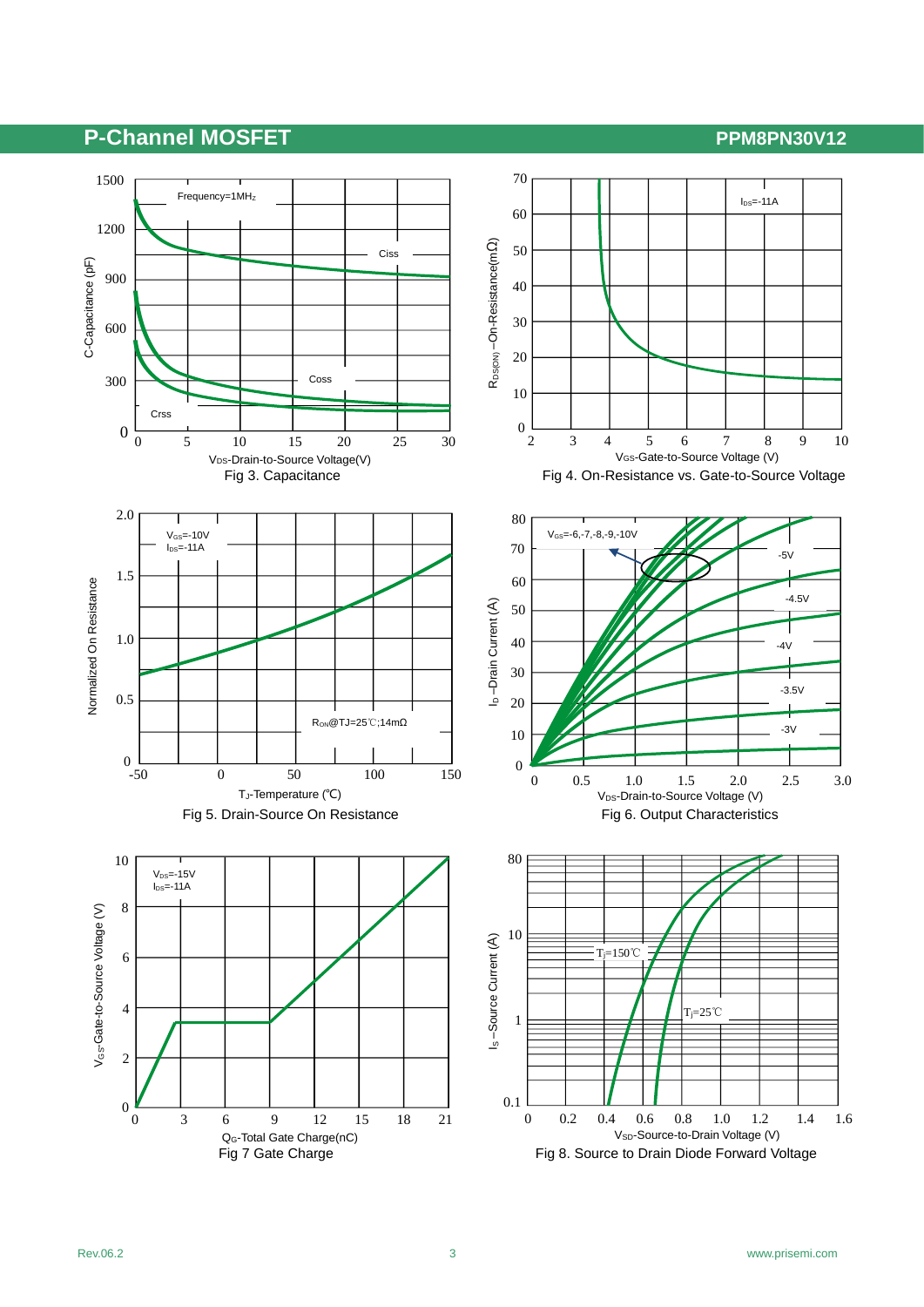### P-Channel MOSFET **PEDITS PPM8PN30V12**

2





Ptot – Power (W)

 $P_{tot} - Power (W)$ 

2.0

2.5

3.0

3.5

1.5



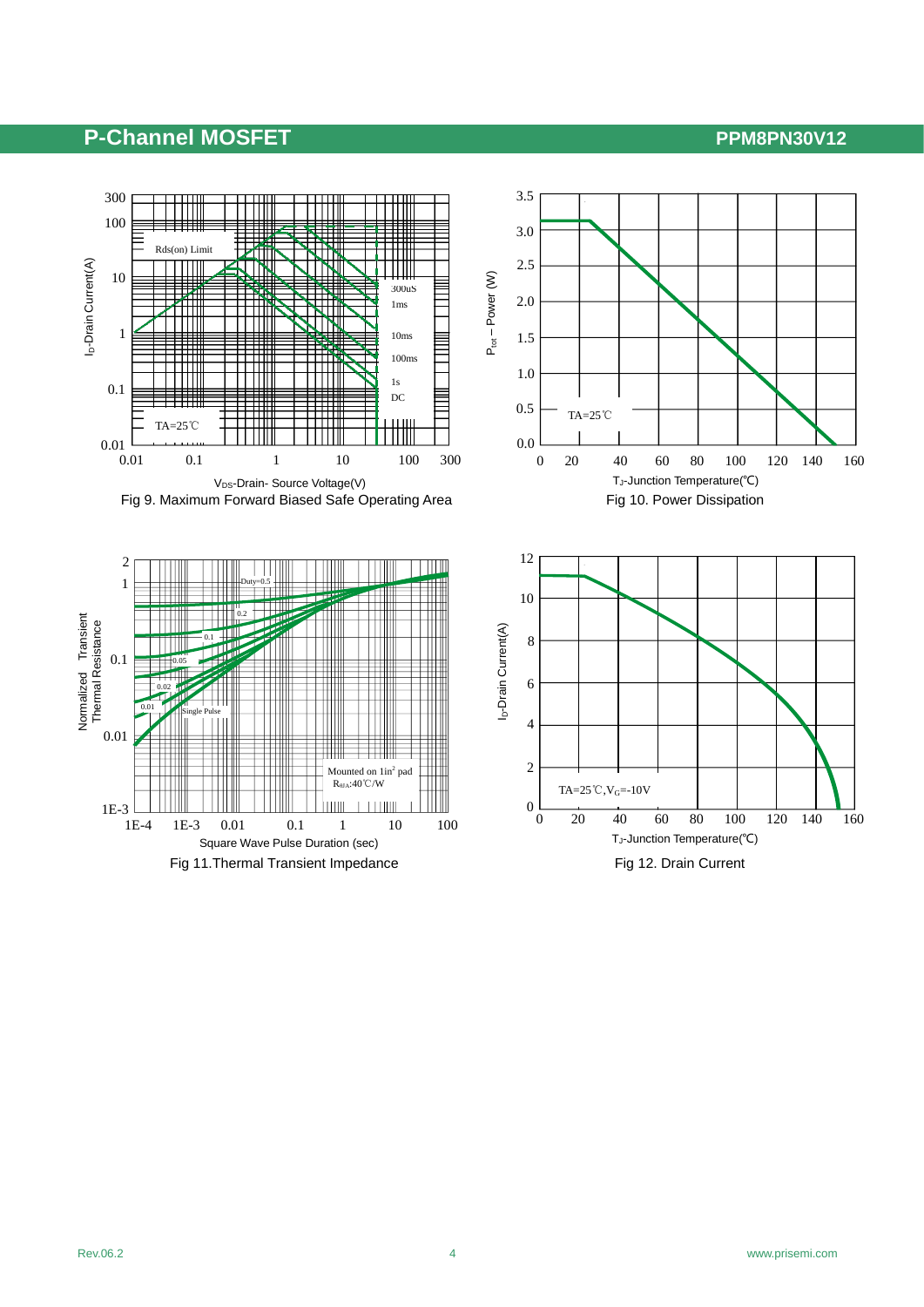## **P-Channel MOSFET P-Channel MOSFET**

### **Product dimension (PDFN3.3\*3.3-8L)**



| <b>SYMBOL</b>  | MIN  | <b>NOM</b>  | <b>MAX</b> |  |
|----------------|------|-------------|------------|--|
| A              | 0.70 | 0.80        | 0.90       |  |
| A1             | 0.00 | 0.03        | 0.05       |  |
| $\mathbf b$    | 0.24 | 0.30        | 0.35       |  |
| c              | 0.10 | 0.15        | 0.20       |  |
| D              | 3.25 | 3.32        | 3.40       |  |
| D1             | 3.05 | 3.15        | 3.25       |  |
| D <sub>2</sub> | 2.40 | 2.50        | 2.60       |  |
| E              | 3.00 | 3.10        | 3.20       |  |
| E1             | 1.35 | 1.45        | 1.55       |  |
| e              |      | $0.65$ BSC. |            |  |
| H              | 3.20 | 3.30        | 3.40       |  |
| L              | 0.30 | 0.40        | 0.50       |  |
| L1             | 0.10 | 0.15        | 0.20       |  |
| L2             |      | 1.13 REF.   |            |  |

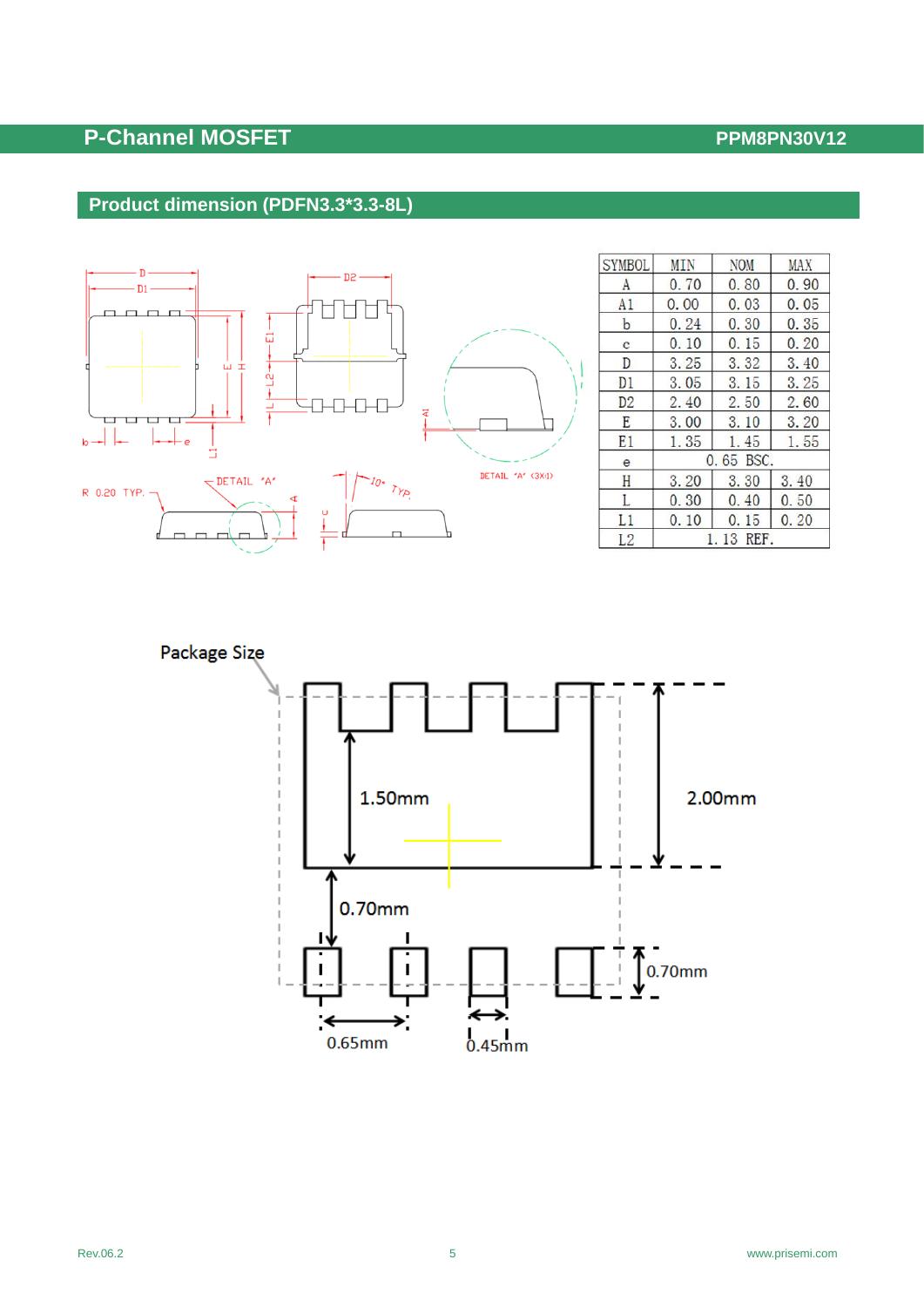### **Ordering information**

| Device      | Package                  | <b>Shipping</b>    |
|-------------|--------------------------|--------------------|
| PPM8PN30V12 | PDFN3.3*3.3-8L (Pb-Free) | 5000 / Tape & Reel |